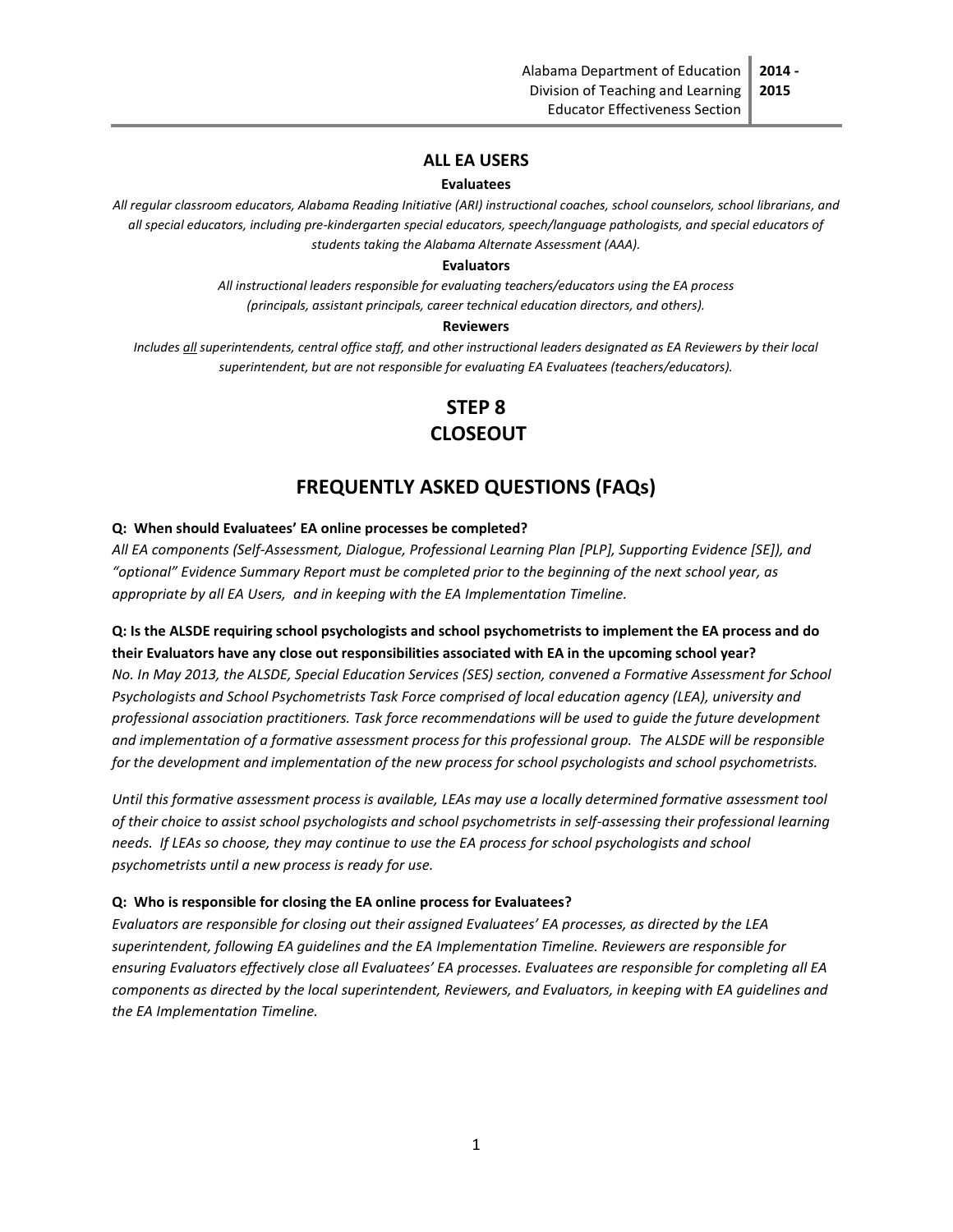# **ALL EA USERS: EVALUATEES: STEP 8 – FAQs** *continued*

## **Q: What must Evaluators do to close out Evaluatees' EA processes for the year?**

*Evaluators ensure that assigned Evaluatees complete all required EA components (Self-Assessment, Dialogue, PLP, and SE) as directed by the local superintendent, in keeping with EA guidelines and the EA Implementation Timeline. Additionally, Evaluators must complete all EA components for all assigned Evaluatees following the same guidelines and timeline.*

### **Q: Are Evaluators required to complete Evidence Summary Reports for Evaluatees?**

*No. Evidence Summary Reports are optional entries Evaluators may use to provide EA closure for their assigned Evaluatees for the current school year.*

### **Q: What happens to Evaluatees' EA online components when their EA processes are closed for the year?**

*When closed, Evaluatees' EA online components are archived in an EA folder labeled by school year, located on Evaluatees' Profile Status pages within the EA online process. For each year of employment, read-only EA archives will be viewable by the Evaluatee, the assigned Evaluator, and Reviewers (as designated by the local superintendent).*

## **Q: May Evaluators and/or Evaluatees begin the EA process for the next school year before the current year process is closed?**

*No. The EA process for all Evaluatees must be closed no later than July 31st for the current school year. The SDE will provide access to all EA Users to begin the EA online process for the upcoming school year on August 1st .*

## **Q: What happens to Evaluatees' EA archives if they transfer to another school within the local education agency (LEA), or accept employment in another Alabama LEA?**

*The EA process is tied to an individual, and will remain available to the user, regardless of the Alabama public school system where the Evaluatee is employed.* 

## **Q: What happens to Evaluatees' EA archives if they accept employment outside the Alabama public school system, or if they become unemployed?**

*Evaluatees may contact the Alabama Department of Education to obtain their EA archives if they accept employment outside the Alabama public school system, or if they become unemployed.*

### **Q:****May Reviewers, Evaluators, and/or Evaluatees get a "head start" on next year's EA process for next year?**

*No. Because Reviewers', Evaluators', and/or Evaluatees' assignments may change over the summer, it is important that Evaluatees' annual Self-Assessment, Dialogue, PLP, and subsequent Supporting Evidence reflect their assignments and students for the upcoming school year. Likewise, Reviewers and Evaluators need to ensure they are guiding Evaluatees' EA processes, as assigned for the upcoming year. EA components entered "early" will not be transferable to the next school year.*

### **Q: When must Evaluatees' EA process be closed for the current year?**

*Evaluators must close out all Evaluatees' EA processes by July 31st for the current school year.*